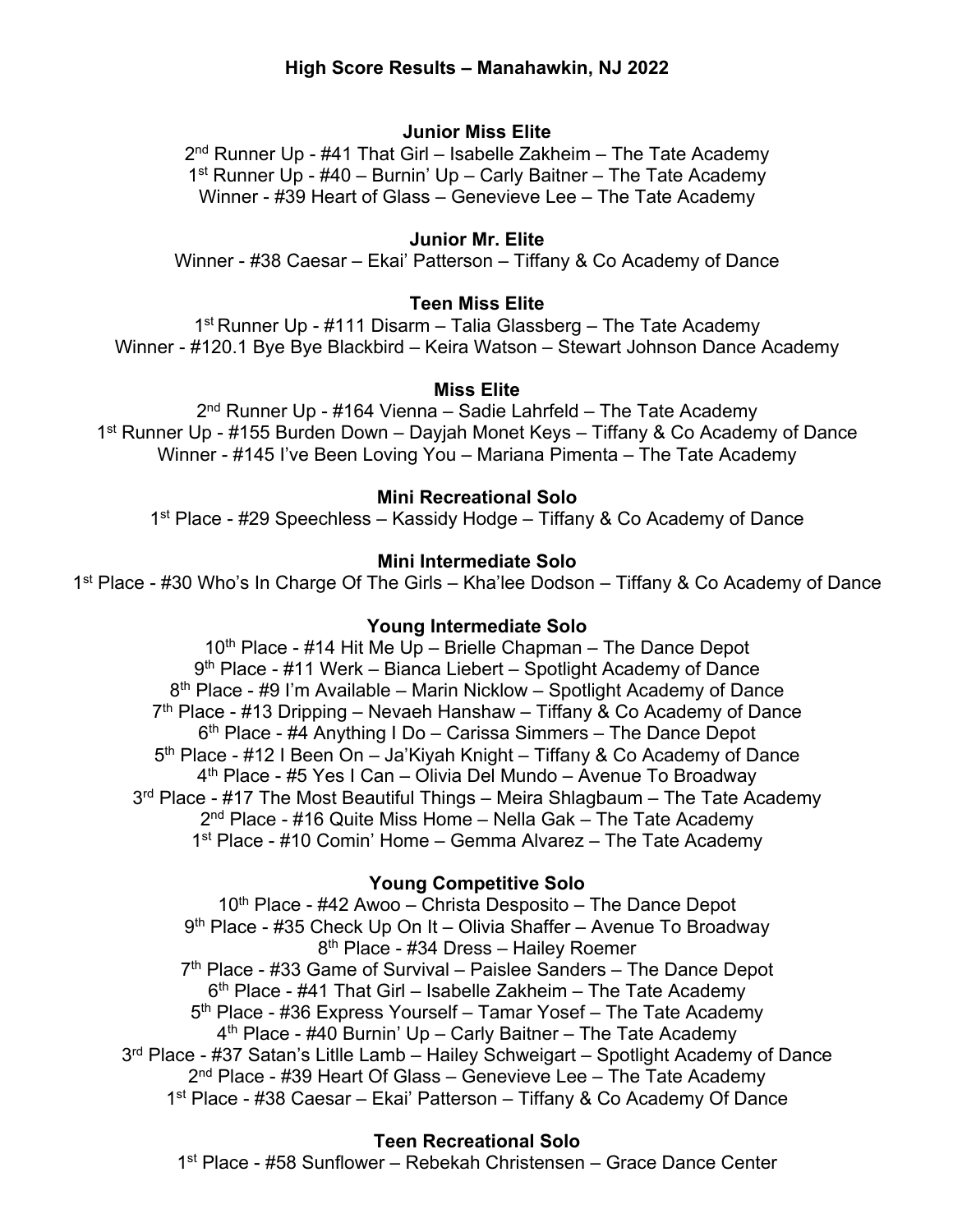## **Teen Intermediate Solo**

2<sup>nd</sup> Place - #60 Skyfall – Leya Rubenchik – The Tate Academy 1<sup>st</sup> Place - #59 Everlasting Love – Rosie Gorn – The Dance Depot

## **Teen Competitive Solo**

10<sup>th</sup> Place - #106 Hustle – Addison Griffin – The Dance Depot 9<sup>th</sup> Place - #115 Missing You – Maisie Corrigan – The Dance Depot  $8<sup>th</sup>$  Place - #99 Exploitation – Ava McAdams – The Tate Academy  $7<sup>th</sup>$  Place - #111 Disarm – Talia Glassberg – The Tate Academy 6th Place - #112 Saturn – Elsie Grauer – The Dance Depot 5th Place - #118 Dream – Morgan Procaccini – Spotlight Academy of Dance 4th Place - #101 Wicked Game – Aimee Kistler – The Dance Depot 3<sup>rd</sup> Place - #98 If Tomorrow Stars Without Me – Grace Lee – The Tate Academy  $2<sup>nd</sup>$  Place - #107 Make It Rain – Zoe Chiang – The Tate Academy 1st Place - #120.1 Bye Bye Blackbird – Keira Watson – Stewart Johnson Dance Academy

## **Senior Intermediate Solo**

1st Place - #129 Inferior – Alise Christensen – Grace Dance Center

# **Senior Competitive Solo**

10<sup>th</sup> Place - #144 I Put A Spell On You – Chloe Dudonis – Spotlight Academy of Dane 9<sup>th</sup> Place - #156 Going Down - Sadie Lehrfeld - The Tate Academy 8<sup>th</sup> Place - #146 Genesis – Claire Venanzi – The Dance Depot 7<sup>th</sup> Place - #134 I Leave You Words – Kasey Labant – The Dance Depot  $6<sup>th</sup>$  Place - #136 Experience – Ellie Matus – The Dance Depot 5<sup>th</sup> Place - #135 Awake – Andrea Culver – The Dance Depot  $4<sup>th</sup>$  Place - #139 Not My Responsibility – Sasha Zaoutine – The Tate Academy  $3<sup>rd</sup>$  Place - #138 The Letter – Anna Markov – The Tate Academy 2<sup>nd</sup> Place - #155 Burden Down – Dayjah Monet Keys – Tiffany & Co Academy of Dance 1<sup>st</sup> Place - #145 I've Been Loving You – Mariana Pimenta – The Tate Academy

## **Young Intermediate Duo/Trio**

3<sup>rd</sup> Place - #49 Watch Me Do - Spotlight Academy of Dance 2<sup>nd</sup> Place - #51 Ain't No Other Man - Spotlight Academy of Dance 1<sup>st</sup> Place - #48 Voila – The Dance Depot

# **Young Competitive Duo/Trio**

2<sup>nd</sup> Place - #28 Rockabell Cannon - The Dance Depot 1<sup>st</sup> Place - #27 Prisoner – Spotlight Academy of Dance

# **Teen Competitive Duo/Trio**

10<sup>th</sup> Place - #82 Somethin's Got A Hold On Me - The Dance Depot 9<sup>th</sup> Place - #89 Boom Boom Boom - The Dance Depot 8<sup>th</sup> Place - #79 Why Don't You Love Me - The Dance Depot 7th Place - #77 Hold On – Avenue To Broadway  $6<sup>th</sup>$  Place - #84 Turning Tables – The Dance Depot 5<sup>th</sup> Place - #88 Died In Your Arms – Spotlight Academy of Dance 4th Place - #76 Broken – The Dance Depot 3<sup>rd</sup> Place - #87 Dangerous – Spotlight Academy of Dance 2<sup>nd</sup> Place - #81 Cold Hearted Snake - Spotlight Academy of Dance 1<sup>st</sup> Place - #80 Let You Know – The Tate Academy

> **Senior Intermediate Duo/Trio**  $1<sup>st</sup>$  Place - #64 Heat – The Tate Academy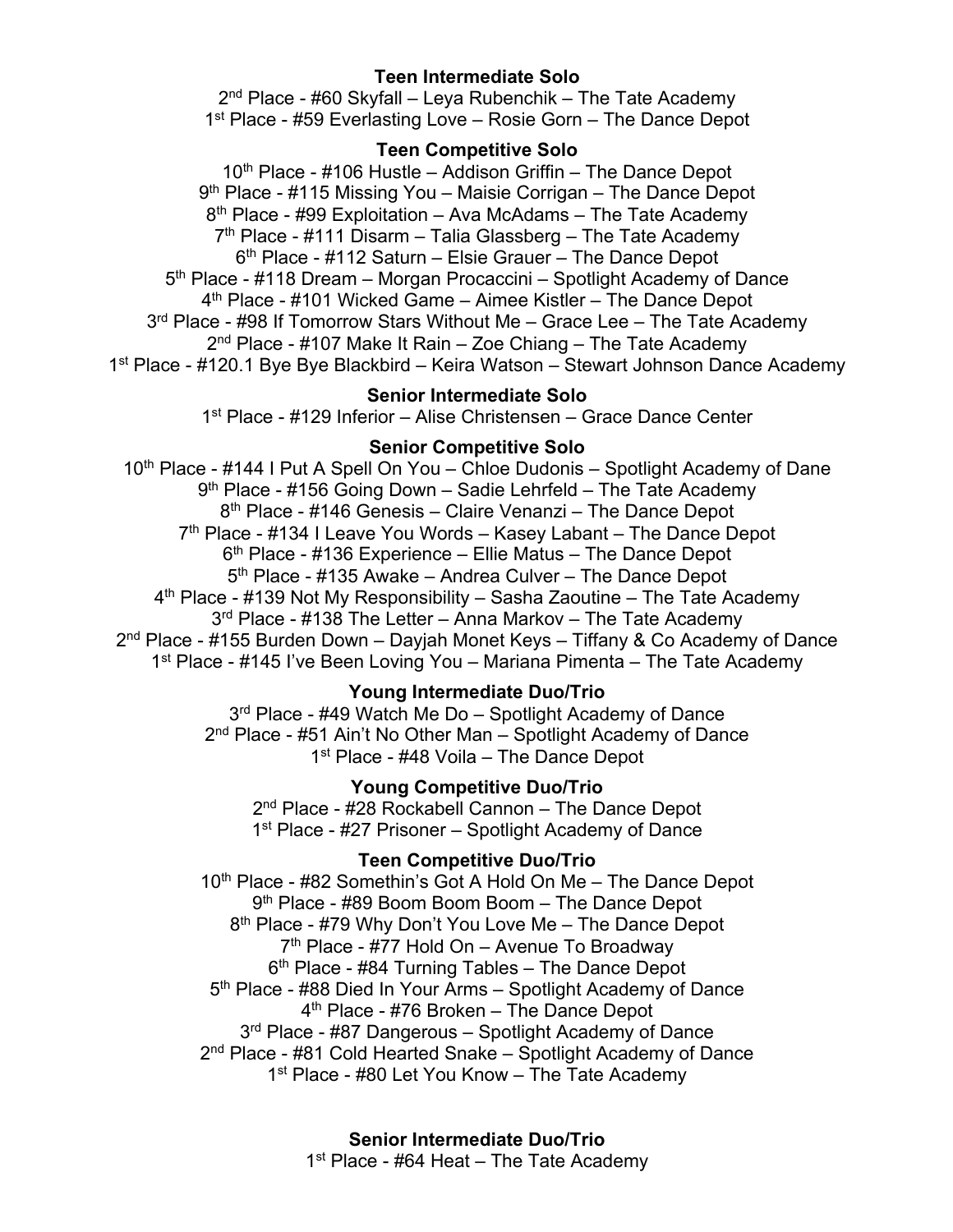### **Senior Competitive Duo/Trio**

8<sup>th</sup> Place - #73 Feedback – Spotlight Academy of Dance  $7<sup>th</sup>$  Place - #74 Here I Am – The Dance Depot 6th Place - #69 I Don't Wanna Be You Anymore – The Dance Depot 5th Place - #71 Yayaya – The Dance Depot  $4<sup>th</sup>$  Place - #75 Even If It's A Lie – The Tate Academy 3<sup>rd</sup> Place - #72 Conversations In The Dark – The Dance Depot 2<sup>nd</sup> Place - #70 The Untold – The Dance Depot 1<sup>st</sup> Place - #67 Just Asking – The Dance Depot

## **Mini Recreational Small Group**

 $3<sup>rd</sup>$  Place - #44 Just Watch Me Now – The Tate Academy 2<sup>nd</sup> Place - #47 Hearts Ain't Gonna Lie – Tiffany & Co Academy of Dance 1<sup>st</sup> Place - #43 Lipgloss – Tiffany & Co Academy of Dance

### **Young Intermediate Small Group**

 $10<sup>th</sup>$  Place – #7 Shaking The Blues Away – The Dance Depot 9<sup>th</sup> Place - #2 Girls Just Wanna Have Fun – The Dance Depot 8<sup>th</sup> Place - #19 The Way You Make – Tiffany & Co Academy of Dance  $7<sup>th</sup>$  Place - #22 She's A Lady – The Tate Academy 6<sup>th</sup> Place - #25 Her Joy Was Complete- The Dance Depot 5th Place – #20 Girls Night – The Dance Depot 4<sup>th</sup> Place - #26 Georgia – The Tate Academy 3<sup>rd</sup> Place - #24 Fly Before You Fall – Tiffany & Co Academy of Dance  $2<sup>nd</sup>$  Place -#3 Took The Night – Tiffany & Co Academy of Dance  $1<sup>st</sup>$  Place - #21 Pink Cadillac – The Tate Academy

#### **Young Competitive Small Group**

 $4<sup>th</sup>$  Place - #31 In The Air Tonight – The Tate Academy 3<sup>rd</sup> Place - #46 Silent in the Trees – The Dance Depot  $2<sup>nd</sup>$  Place - #45 Lift – The Tate Academy  $1<sup>st</sup>$  Place - #50 Fuego – The Tate Academy

#### **Teen Competitive Small Group**

10<sup>th</sup> Place - #91 Southern Girl – The Dance Depot 9<sup>th</sup> Place - #61 Promise – The Dance Depot 8th Place - #68 Feel It Still – The Dance Depot  $7<sup>th</sup>$  Place - #56 Room Full of Teeth – The Tate Academy 6th Place - #86 Angel Down – The Dance Depot 5<sup>th</sup> Place - #65 Post That – The Dance Depot 4<sup>th</sup> Place - #85 We Don't - The Tate Academy 3<sup>rd</sup> Place - #62 Black Car – The Tate Academy 2<sup>nd</sup> Place - #90 The Art of Noise – The Tate Academy 1<sup>st</sup> Place - #57 Us – Tiffany & Co Academy of Dance

### **Senior Competitive Small Group**

 $7<sup>th</sup>$  Place - #103 Take It All Back – The Dance Depot  $6<sup>th</sup>$  Place - #131 Cold Hearted – The Dance Depot 5<sup>th</sup> Place - #119 Get Into It – The Dance Depot  $4<sup>th</sup>$  Place - #92 Triple X – The Dance Depot 3<sup>rd</sup> Place - #110 Warrior – The Dance Depot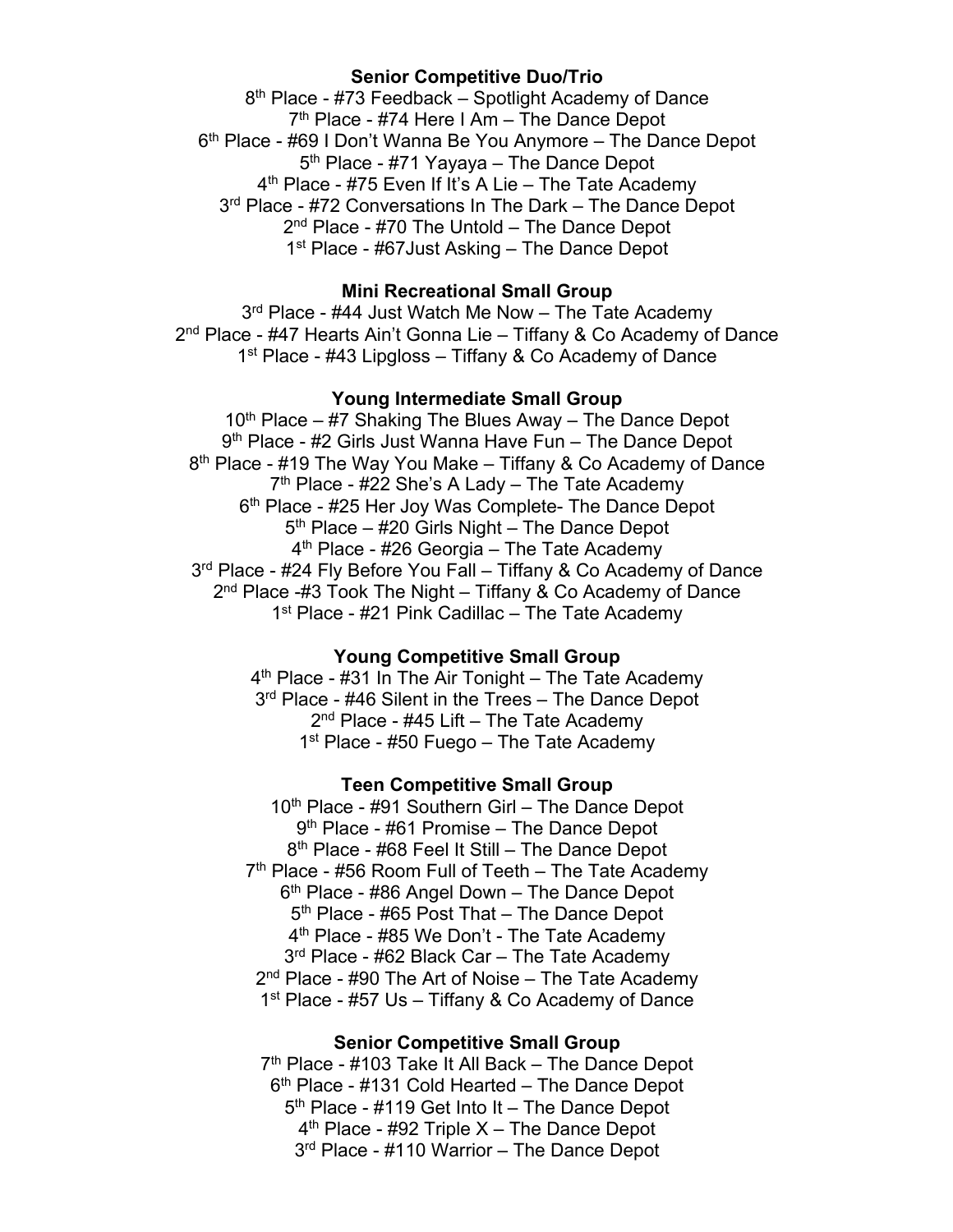2<sup>nd</sup> Place - #97 The Four Cardinal Times – The Dance Depot  $1<sup>st</sup>$  Place – #63 Freedom – Tiffany & Co Academy of Dance

### **Young Intermediate Large Group**

3rd Place - #32 We Gonna Shine – The Dance Depot 2<sup>nd</sup> Place - #53 Taxi – The Dance Depot 1<sup>st</sup> Place - #52 Drop It Low – Tiffany & Co Academy of Dance

## **Young Competitive Large Group**

 $2<sup>nd</sup>$  Place - #1 Hey Hey – The Tate Academy 1<sup>st</sup> Place - #6 Let's Get It - The Tate Academy

## **Teen Competitive Large Group**

8<sup>th</sup> Place - #158 Freeze – The Dance Depot  $7<sup>th</sup>$  Place - #162 Survival Mode – The Dance Depot  $6<sup>th</sup>$  Place - #166 Watch Over Us – The Dance Depot 5<sup>th</sup> Place - #165 Blackwater – The Tate Academy  $4<sup>th</sup>$  Place - #154 Bowspirit – The Dance Depot 3<sup>rd</sup> Place - #160 Uproar – Tiffany & Co Academy of Dance  $2<sup>nd</sup>$  Place - #167 Rescue – Tiffany & Co Academy of Dance 1st Place - #128 Gods Soldier – Tiffany & Co Academy of Dance

> **Senior Competitive Large Group** 2<sup>nd</sup> Place - #127 Vocal – The Dance Depot 1<sup>st</sup> Place - #140 Taken – The Dance Depot

**Teen Competitive Line** 1<sup>st</sup> Place - #124 Nothing Compares – The Tate Academy

#### **Young Competitive Production**

#54 The Halftime Show – The Tate Academy

### **Teen Competitive Production**

 $2<sup>nd</sup>$  Place - #126 90's Club Kidz – The Dance depot 1<sup>st</sup> Place - #125 Swat – Tiffany & Co Academy Of Dance

#### **Judge Choice Awards**

**Outstanding Entertainment -** #54 Halftime Show – The Tate Academy **Outstanding Entertainment** - #63 Freedom – Tiffany & Co Academy of Dance **Showmanship -** #9 I'm Available – Spotlight Academy of Dance **Showmanship -** #87 Dangerous – Spotlight Academy of Dance **Technical Excellence** - #38 Caesar – Tiffany & Co Academy of Dance **Technical Excellence** - #96.1 The Crisis – Stewart Johnson Dance Academy **Emotional Execution -** #35 Check Up On It – Avenue To Broadway **Emotional Execution** - #67 Just Asking – The Dance Depot **Outstanding Choreography -** #25 Her Joy Was Complete – The Dance Depot **Outstanding Choreography -** #90 The Art of Noise – The Tate Academy

**ADCC Studio of Excellence Award** – Spotlight Academy of Dance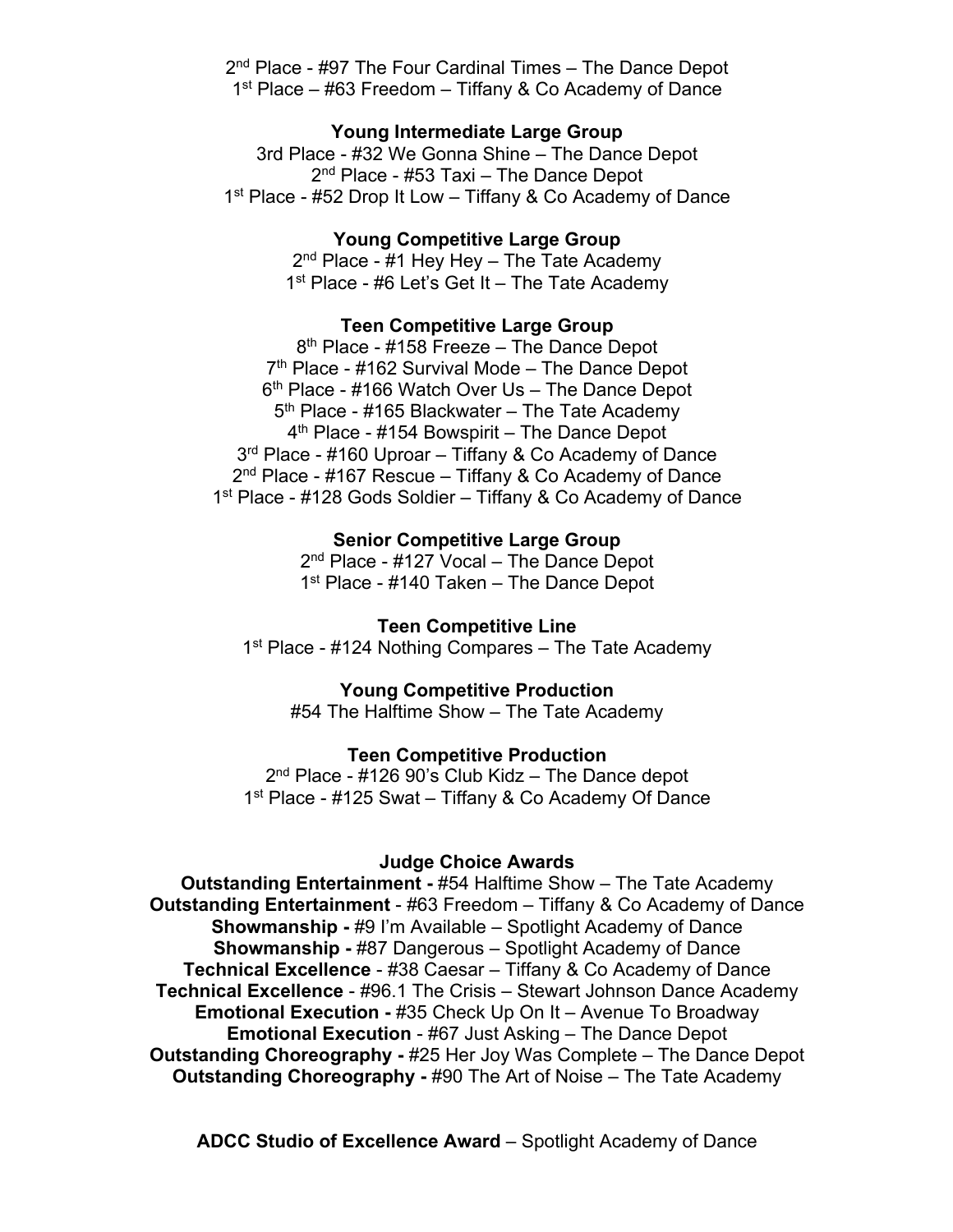## **Overall High Point**

**Recreational Solo/Duo/Trio** - #29 Speechless – Kassidy Hodge - Tiffany & Co Academy of Dance **Recreational Group/Line/Production** - #43 Lipgloss – Tiffany & Co Academy of Dance **Intermediate Solo/Duo/Trio** - #10 Comin' Home – Gemma Alvarez – The Tate Academy **Intermediate Group/Line/Production - #52 Drop It Low- Tiffany & Co Academy of Dance Competitive Solo/Duo/Trio** - #145 I've Been Loving You – Mariana Pimenta – The Tate Academy **Competitive Group/Line/Production** - #125 Swat – Tiffany & Co Academy of Dance

## **Artistic Adventures**

#1 Hey Hey – The Tate Academy #7 Shaking The Blues Away – The Dance Depot #10 Comin' Home – The Tate Academy #21 Pink Cadillac – The Tate Academy #22 She's A Lady – The Tate Academy #25 Her Joy Was Complete – The Dance Depot #31 In The Air Tonight – The Tate Academy #32 We Gonna Shine – The Dance Depot #37 Satan's Little Lamb – Spotlight Academy of Dance #51 Ain't No Other Man – Spotlight Academy of Dance #52 Drop It Low – Tiffany & Co Academy of Dance #53 Taxi – The Dance Depot #58 Sunflower – Grace Dance Center #67 Just Asking – The Dance Depot #69 I Don't Wanna Be You Anymore – The Dance Depot #82 Somethin's Got A Hold On Me – The Dance Depot #127 Vocal – The Dance Depot #128 Gods Soldier – Tiffany & Co Academy of Dance #140 Taken – The Dance Depot

# **Elite Team Selection**

#1 Hey Hey – The Tate Academy #3 Took The Night – Tiffany & Co Academy of Dance #5 Yes I Can – Avenue To Broadway #9 I'm Available – Spotlight Academy of Dance #10 Coming Home – The Tate Academy #12 I Been On – Tiffany & Co Academy of Dance #13 Dripping – Tiffany & Co Academy of Dance #16 Quite Miss Home – The Tate Academy #17 The Most Beautiful Things – The Tate Academy #20 Girls Night – The Dance Depot #21 Pink Cadillac – The Tate Academy #24 Fly Before You Fall – Tiffany & Co Academy of Dance #25 Her Joy Was Complete – The Dance Depot #26 Georgia – The Tate Academy #27 Prisoner – Spotlight Academy of Dance #30 Who's In Charge of the Girls – Tiffany & CO Academy of Dance #33 Game of Survival – The Dance Depot #34 Dress – The Dance Depot #35 Check Up On It – Avenue To Broadway #36 Express Yourself – The Tate Academy #37 Satan's Little Lamb – Spotlight Academy of Dance #38 Caesar – Tiffany & Co Academy of Dance